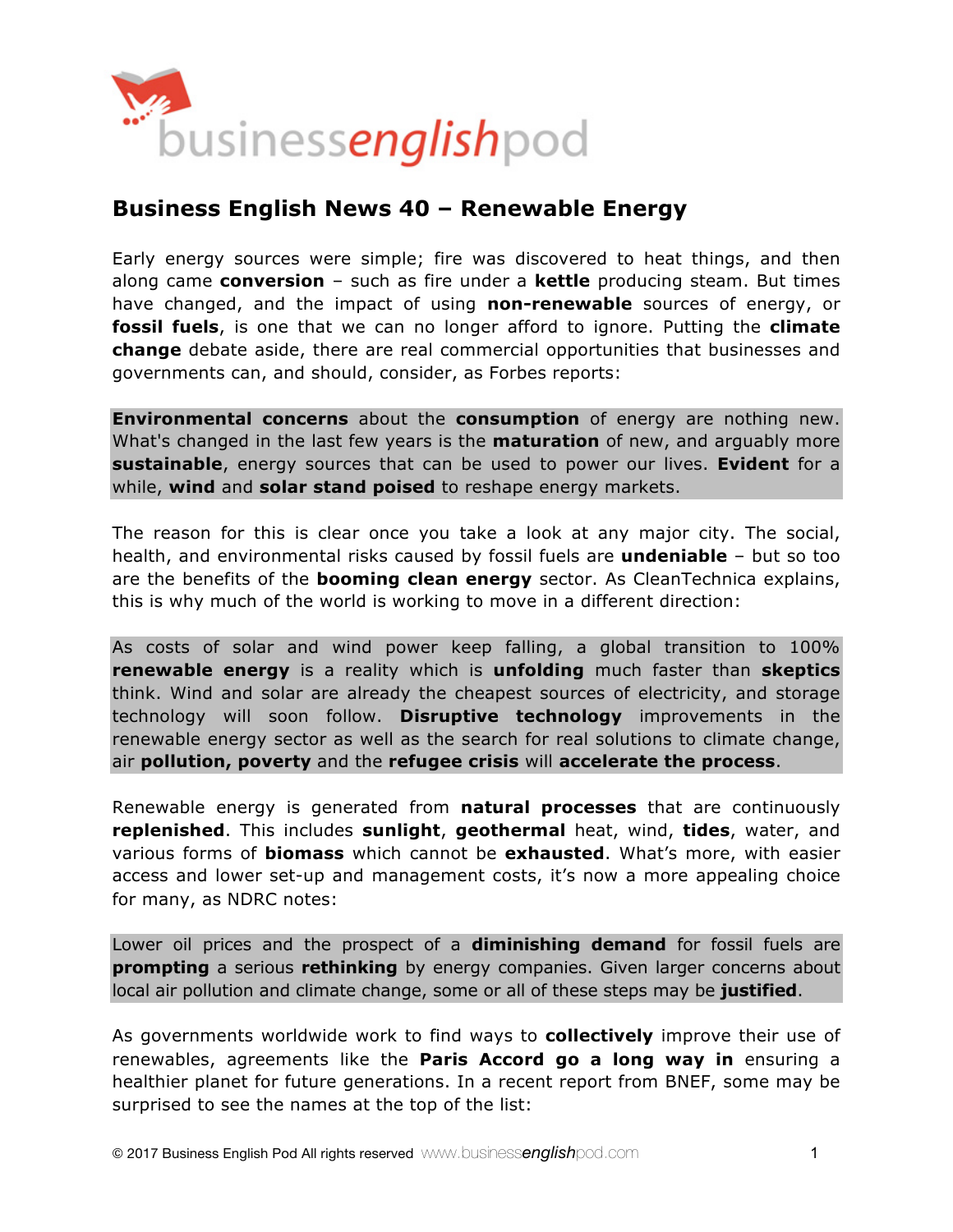China has held on to its spot as most attractive renewable energy country, **leaving room** for India to step into second place as the United States **stalled** at third due to new **political headwinds**. Though still the world's largest coal consumer, China is also the largest investor in **green energy** accounting for nearly one quarter of the world's total \$329 billion of new energy investment.

Along with China and India, countries like France, Germany, Norway, and Britain are taking a **further step** by **banning gas-powered** cars by as early as 2025 and moving toward **Electric Vehicles** or **EVs**. It's just one of many remarkable developments around EVs that **heralds** the arrival of a **revolution** - sooner than most analysts expected. From Vox magazine:

How fast that revolution will unfold is the source of much **dispute** and uncertainty. And it matters a great deal to oil demand, electricity demand, **greenhouse gas emissions**, air pollution, and **global trade flows**. In many ways, questions around EVs **parallel** those around renewable energy, but there's a lot of **hype**, **wildly conflicting** projections, and plenty of risks and **pitfalls** ahead.

While it's important that governments lead by example, it's encouraging to see businesses **step up to the plate** as well. Following Puerto Rico's **devastating** Hurricane Maria, companies like Tesla, Duracell, and Virgin **jumped in** and began sending battery and solar supplies to **stand in** for the aging **power grid**. As Futurism explains:

Tesla's plan is to install a **microgrid** - a **distributed network** of batteries and **solar panels** that operates independently of the standard electric grid. The solution should prove more **resilient** to **natural disasters** and of course, it would be a lot cleaner than their current fossil fuel-based power generation.

Few would argue that a cleaner planet is **in everyone's best interest**. The technology and economics are too strong, and there's the **political** and **social will** to make the transition quickly. As PRI concludes, investment in renewable energy technologies will go a long way in **addressing** environmental **concerns** and reducing society's **dependence** on fossil fuels:

The benefits of all this is we eliminate four to seven million **premature deaths** from **air pollution** each year that are caused by **combustion**, primarily from fossil fuels. We can eliminate **global warming**. Even if you don't believe in it, it's there and we can eliminate it.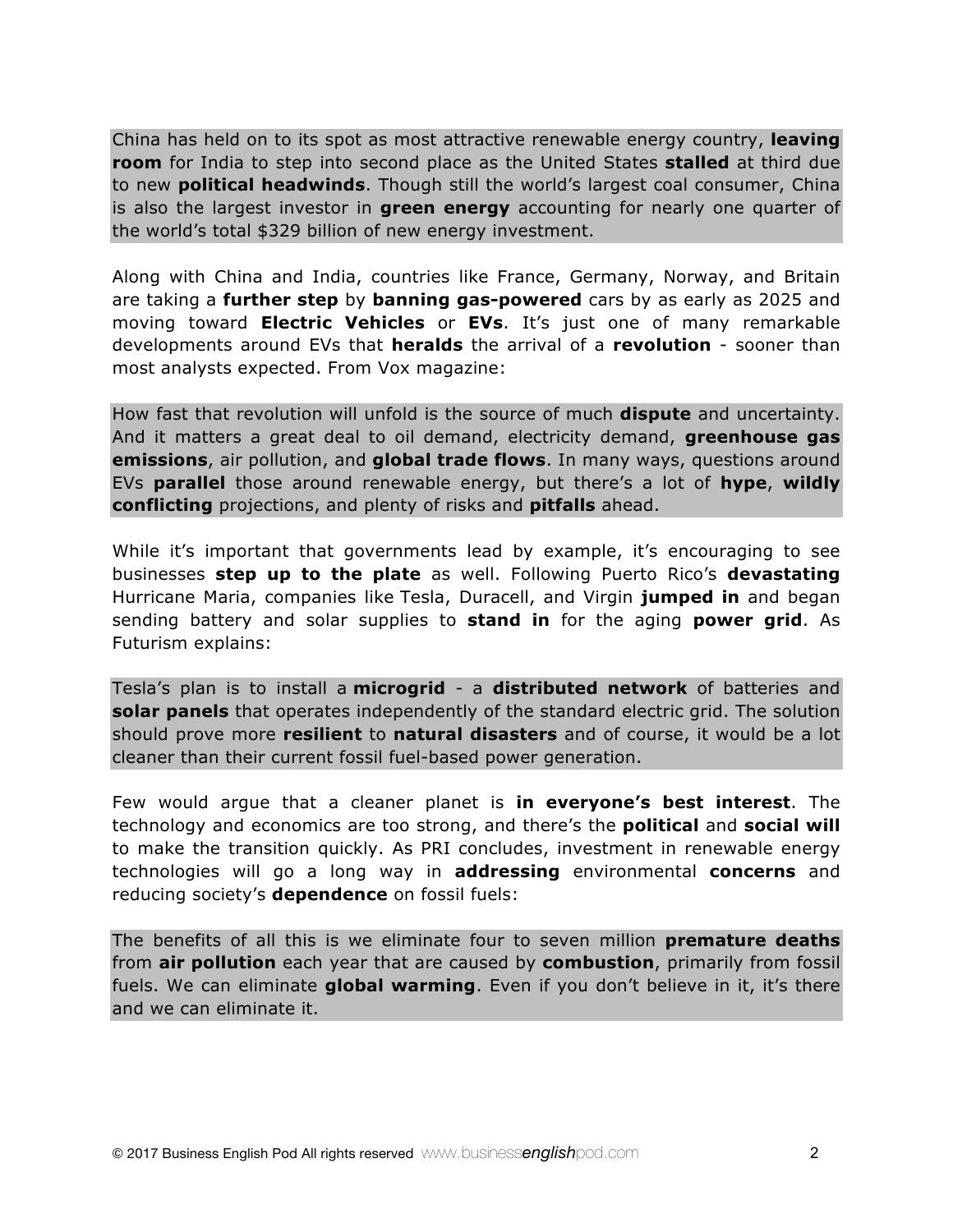### *Vocabulary*

Conversion: The process of changing or causing something to change from one form to another; "The company is undergoing a conversion to a new computer system.

Kettle: A metal container in which to boil liquids, cook foods, etc.

Non-renewable: Existing in finite quantity and not capable of being replenished; "Fossil fuels are non-renewable and rapidly running out."

Fossil fuels: a natural fuel such as coal or gas, formed in the geological past from the remains of living organisms; Burning fossil fuels uses oxygen and produces carbon dioxide."

Climate change: Change occurring in the Earth's overall climate, now regarded as a result of human activity and resulting generally in global warming.

Environmental concerns: Activities that impact the air, water, and soil quality.

Consumption: The action of using up a resource; "Industrialized countries should reduce their energy consumption."

Mature/Maturation: The action or process of becoming more mature or developed; "Now that I'm more mature and experienced in the field, I'm able to find better career opportunities.

Sustainable: Able to continue over a period of time; "A large international meeting was held with the aim of promoting sustainable development in all countries."

Evident: clearly seen, understood, or obvious.

Wind power: Power obtained by harnessing the energy of the wind.

Solar power: Power obtained by harnessing the energy of the sun's rays.

To stand poised: Completely still or not moving, but ready to do something; "The company is poised to launch its new advertising campaign.

Undeniable: Something that is certainly true and unable be disputed; "Roberta's skills as a team leader are undeniable; that's why she's so valuable to the company."

Booming: A period of sudden economic growth, especially one that results in a lot of money being made; "The market for shared offices is absolutely booming in the last years. It's a great opportunity for a lot of self-employed professionals."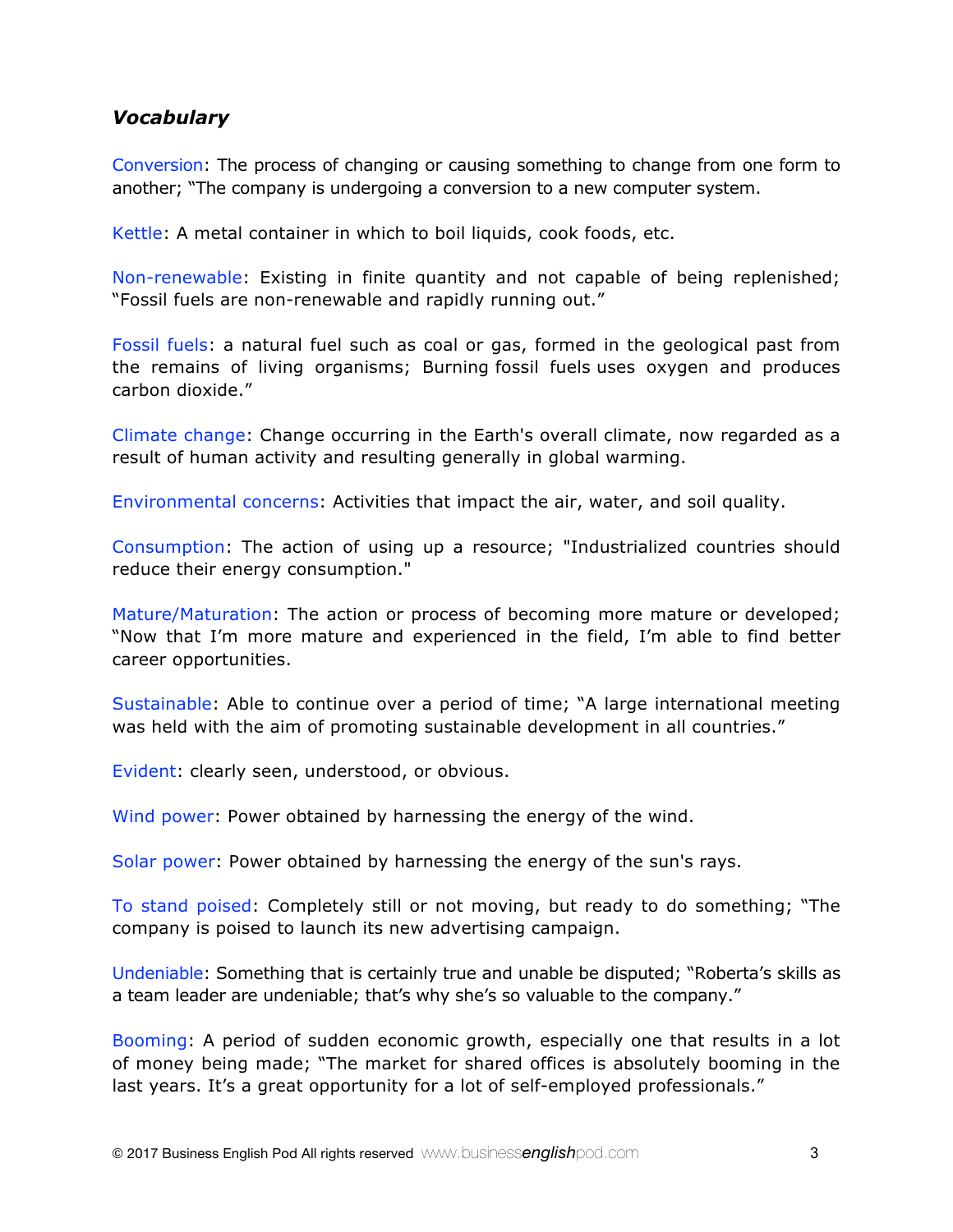Clean energy/Green energy: Energy that can be produced in a way that protects the natural environment, for example by using wind, water, or the sun; "Most of their green energy comes from wind farms."

Renewable energy: energy that is produced using the sun, wind, etc., or from crops, rather than using fuels such as oil or coal; "With sky-high energy prices and lower investment costs, renewable energy is becoming more popular."

Unfolding: Events or information which gradually develop or are revealed; "The situation unfolding in Spain should be concerning to all global citizens."

Skeptics: A person who doubts the truth or value of an idea or belief; "People say that relations between the China and the USA will improve, but I'm a skeptic."

Disruptive technology: A technology that significantly alters or changes the way that businesses operate; "Virgin's new Hyperloop transportation system is an example of disruptive technology that will change the way we travel."

Pollution: The presence in or introduction into the environment of a substance which has harmful or poisonous effects; "Air pollution is estimated to cause around 7 million deaths per year."

Poverty: The state of being extremely poor; "Millions of families are living in complete poverty."

Refugee (crisis): Someone who has been forced to escape their country because of persecution, war, or violence; "It's estimated that there are 22.5 million refugees today, and many of them are women and children."

To accelerate the process: To make something speed up or happen more quickly; "We'll need to accelerate the reporting process to meet our deadline."

Natural processes: A process existing in or produced by nature (rather than by the intent of human beings.

Replenished: To fill something up again; "Our office supplies haven't been replenished in ages; I need a new highlighter!"

Sunlight: The light that comes from the sun; "As the sunlight shone through the office window, all I could think about was how far away my next vacation was."

Geothermal: The use of heat coming from inside the earth; "Geothermal energy does not involve burning of fossil fuels so it has little impact on the environment."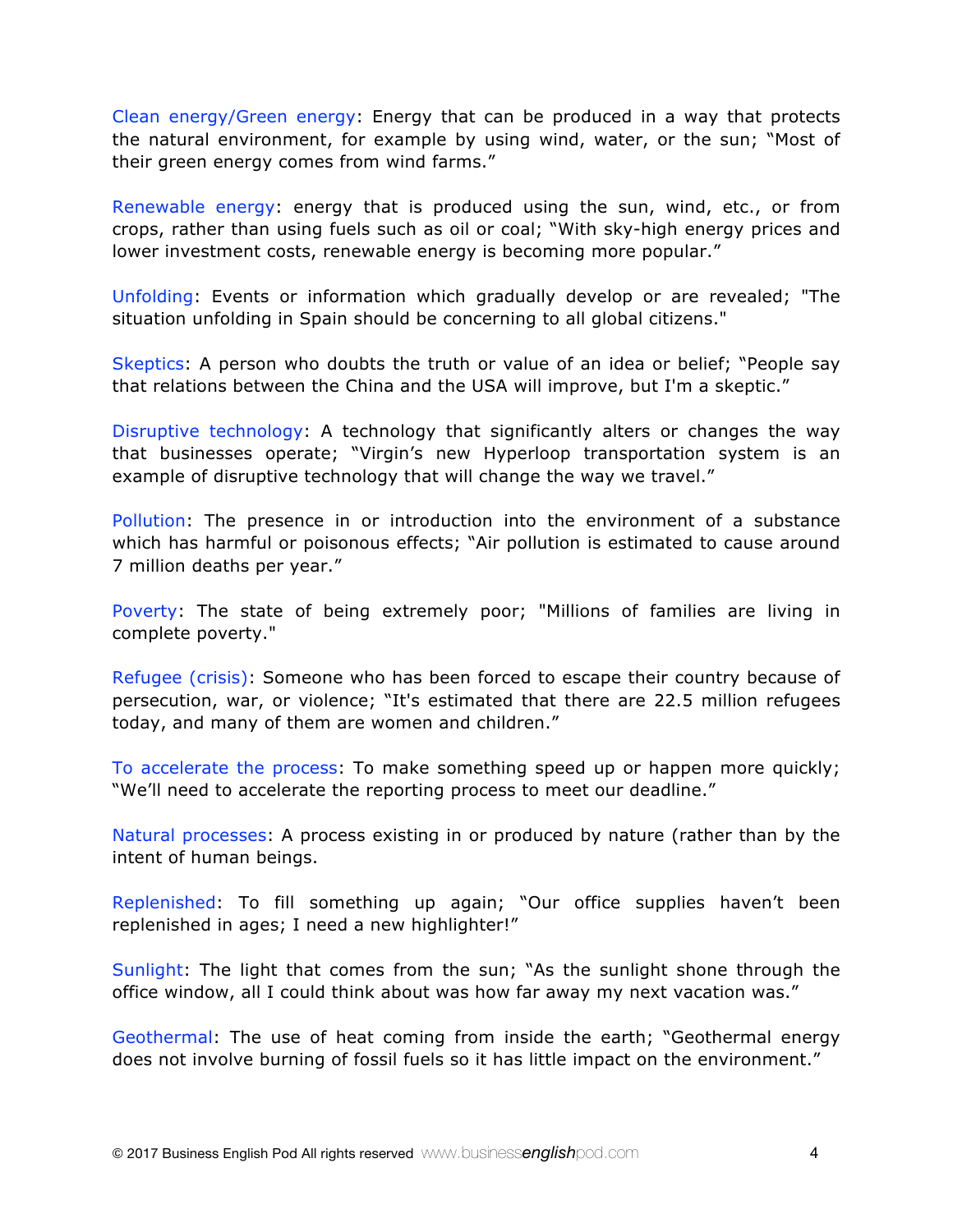Tides: The daily rise and fall of sea levels; "Tides are created because the Earth and the moon are attracted to each other, just like magnets."

Biomass: Plant or animal materials that are suitable for using as fuel; "Food, wood, plants, and the organic waste of animals are all forms of biomass."

Exhausted: To become depleted of energy or supply; "We've exhausted all other possibilities. Our only chance to save the business is to cut some more positions."

Diminishing demand: To become less important, valuable, or impressive.

To prompt a rethink: To be caused to think about something again; "There must be a rethink of government policy toward this vulnerable group."

Justified: To believe that something is reasonable or acceptable; "Looking for a job in another company is completely justified, and you shouldn't be punished for doing it."

Collectively: Shared by every member of a group of people; "I was the project manager, but we worked on this project collectively."

Paris Accord/Agreement: An agreement between every country in the world, except the US and Syria, that sets out a global action plan to limit global warming to well below 2°C above pre-industrial levels.'

To go a long way in/toward (doing something): To be very helpful; "The money raised will go a long way toward providing essential food and medicine."

Leave room: To provide enough remaining space; "Make sure you leave enough room at the end of the report for people to write some notes if necessary."

Political headwinds: A force or challenge in the direction of the political agenda a government wants to implement.

A further step: An additional or extra movement in the direction of a goal; "Your research is good, but you need to take it a further step if you really want to drive home your point."

To ban: To forbid or refuse to allow something; "Certain chemicals have been banned because of their damaging effect on the environment."

Gas-powered: Equipment, usually a vehicle, that needs gasoline/petrol to operate.

Electric Vehicles/EVs: An automobile powered by electricity.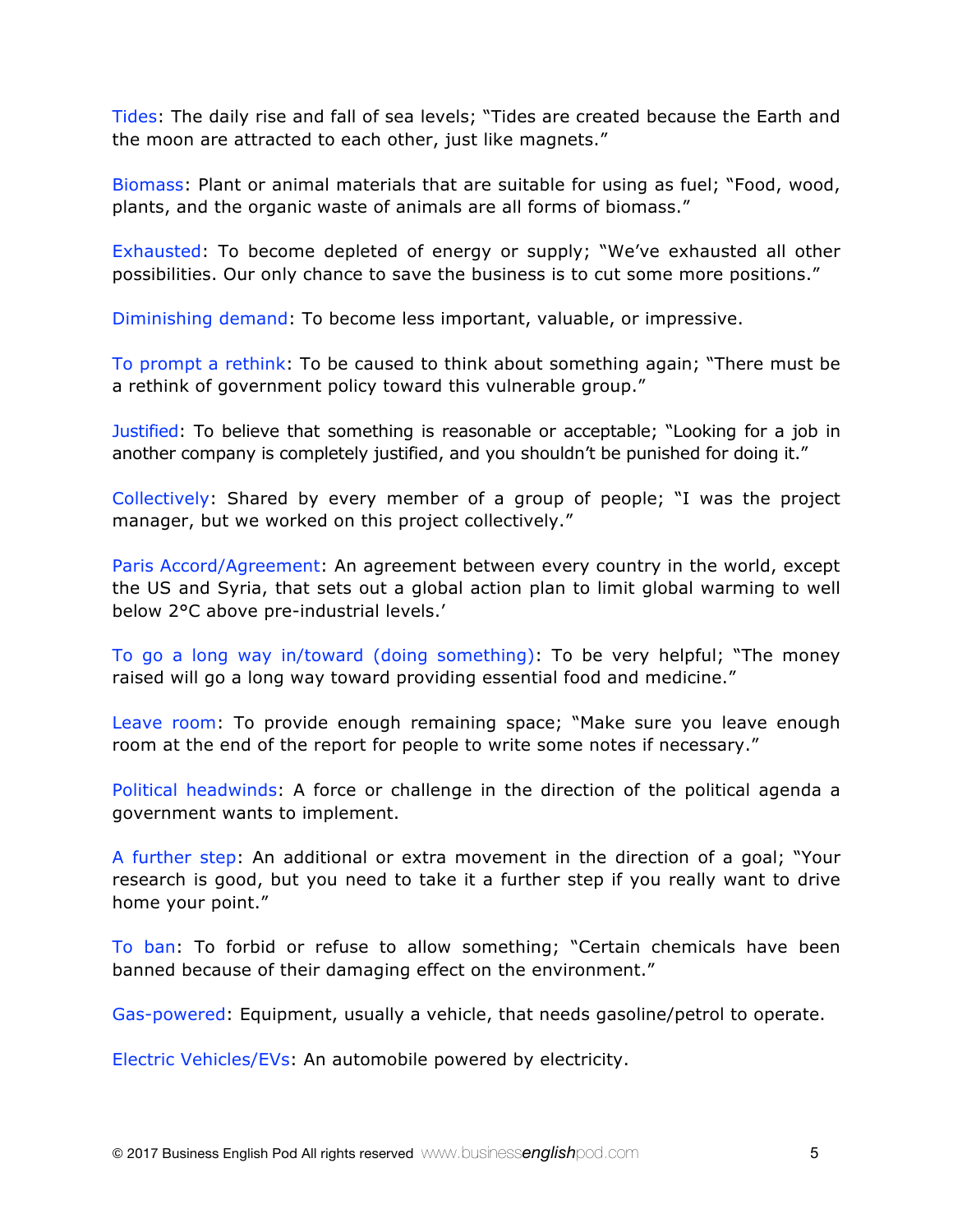To herald: To be a sign that something important, and often good, is starting to happen; "This drug has been heralded as a major breakthrough in the fight against cancer."

Revolution: A change in the way a country is governed, usually to a different political system and often using violence or war.

Dispute: An argument or disagreement; "They have been unable to settle the dispute over working conditions."

Greenhouse gas emissions: The release into the earth's atmosphere of any of various gases, especially carbon dioxide, that contribute to the greenhouse effect; "Global warming is caused by human activity, specifically the emission of greenhouse gasses, according to a recent report."

Global trade flows: The buying and selling of goods and services between countries.

Parallel: An event or situation that happens at the same time as and/or is similar to another one; "Parallel experiments are being conducted at our offices in Rome, Edmonton, and London."

Hype: Something that is advertised or promoted a lot in order to generate a lot of attention; "For all the hype when they first came on to the market, 3D printing hasn't really taken off yet."

Wildly conflicting: Completely different or opposing; "Presidents Obama and Trump have wildly conflicting approaches to how they govern."

Pitfall: A likely mistake or problem in a situation; "The store fell into one of the major pitfalls of small business, borrowing from suppliers by paying bills late."

To step up to the plate: To take action when something needs to be done, even though this is difficult; "He took over the team when it became obvious no one else was going to step up to the plate."

Devastating: Causing a lot of damage or destruction; "Losing our best negotiator to another company was devastating for the team, but we've been trying to stay focused and positive."

To jump in: To become involved in a situation very quickly; "Onlookers jumped in to break up the argument."

To stand in: To do someone else's job temporarily while they are not available to do it; "Lorraine was ready to stand in if Helen got sick."

Power grid: A network that carries electricity from a power plant to the user.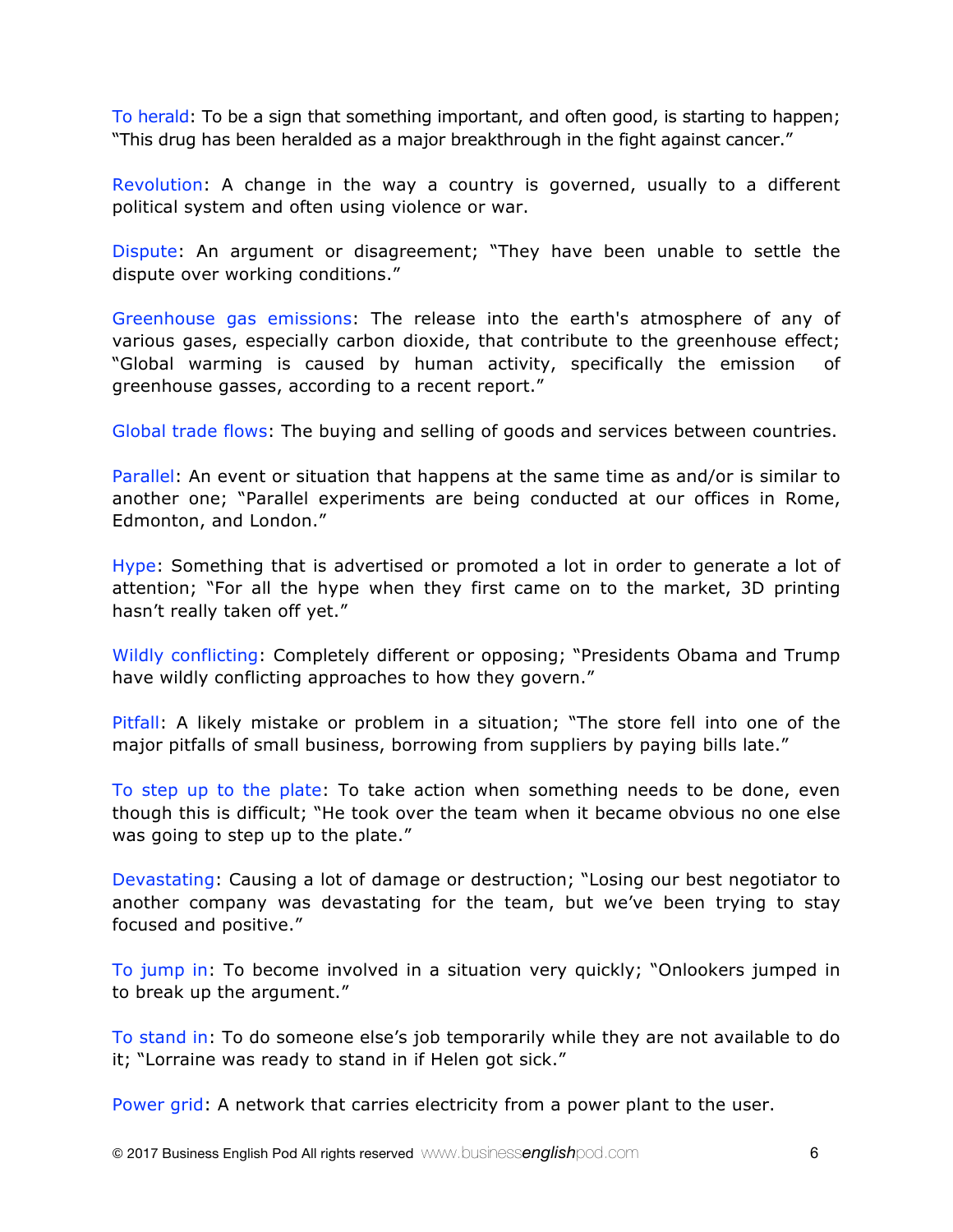Microgrid: A small network of electricity users with a local source of supply.

Distributed network: A network of electricity that is spread over a large area.

Solar panels: A device that changes energy from the sun into electricity; "Solar panels are used to power satellites."

Resilient: Able to quickly return to a previous good condition; "Martina is a very resilient person; even if she didn't get this new job, she'll keep working hard."

Natural disaster: A natural event such as a flood, earthquake, or tsunami that kills or injures a lot of people; "Europe's 2003 heat wave claimed more than 30,000 lives, making it the continent's largest natural disaster in 50 years."

To be in everyone's best interests: For the benefit or advantage of most people; "It's a cool technology, but I think it's in everyone's best interests if we stop looking for new Virtual Reality projects if we're not able to do it properly."

Political/social will: The wish or desire to do something that will affect everyone.

To address concerns: To respond to someone's issues or worries; "We are going to respond to your concerns about this issue later in the day."

Dependence: The situation in which you need something in order to continue existing or function properly; "The company needs to reduce its dependence on just one particular product."

Premature deaths: Deaths that occur before a person reaches an expected age (e.g. age 75) and are considered to be preventable.

Air pollution: Harmful substances in the air, often consisting of waste from vehicles or industry; "In 2000, it was estimated that air pollution from various sources contributed to 3 million deaths worldwide."

Combustion: The process of burning; "Cars run because their engines use combustion to get the cylinders to fire."

Global warming: a gradual increase in world temperatures caused by gases, such as carbon dioxide, that are trapped in the air around the earth and stop heat escaping into space; "Scientists fear that global warming has gone beyond the point of no return."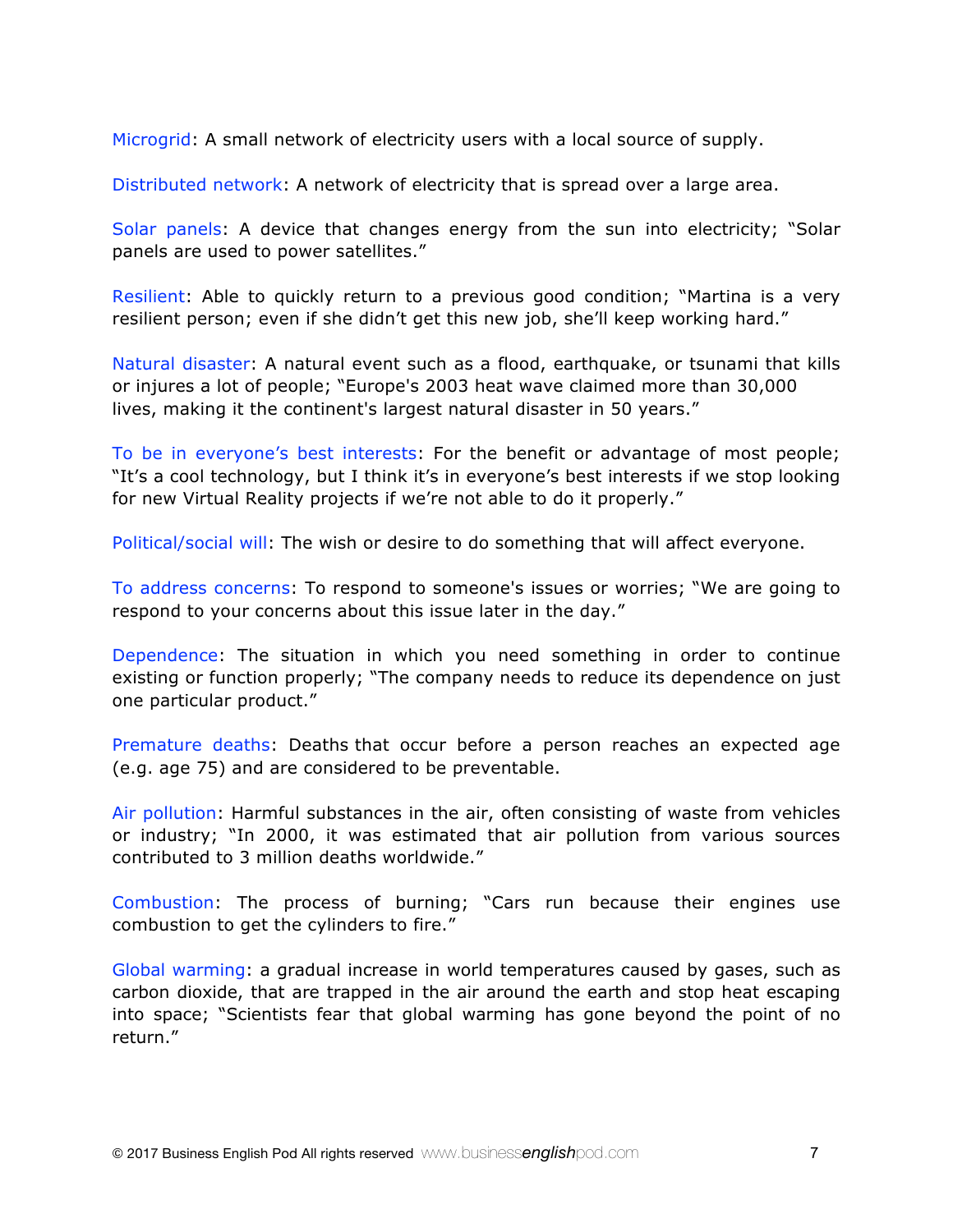## *Language Review*

## **A. Collocations**

Match words from each column to make collocations found in the article.

| 1. Natural       | a. Technology  |  |
|------------------|----------------|--|
| 2. Wildly        | b. Fuels       |  |
| 3. Premature     | c. Concerns    |  |
| 4. Disruptive    | d. Demand      |  |
| 5. Renewable     | e. Conflicting |  |
| 6. Diminishing   | f. Disaster    |  |
| 7. Environmental | g. Energy      |  |
| 8. Fossil        | h. Death       |  |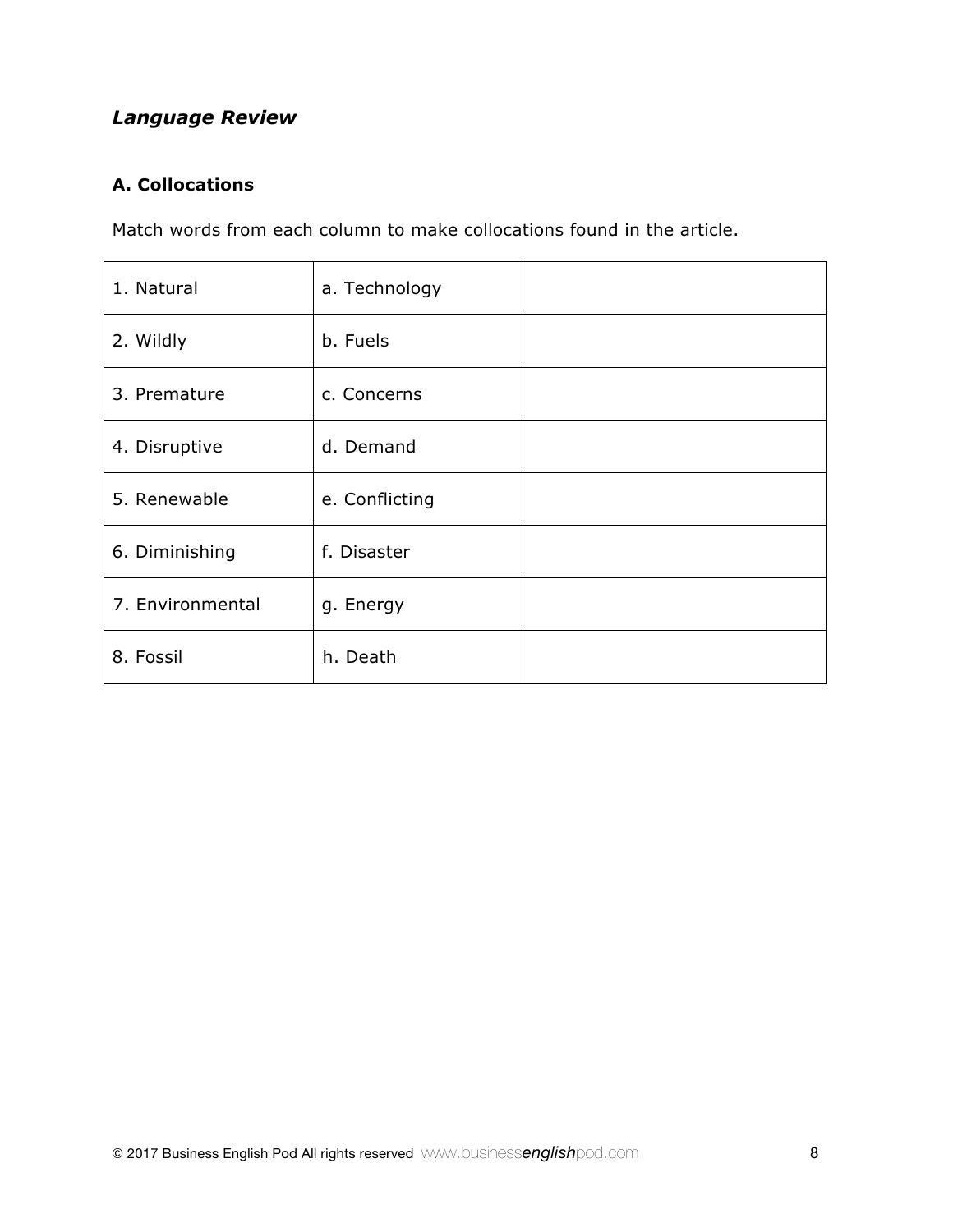#### **B. Vocabulary Quiz**

- 1. A global transition to 100% renewable energy will help lessen the impact of the following problems except:
	- a. Premature deaths
	- b. Air pollution
	- c. Political headwinds
	- d. Refugee crisis
- 2. You did a great job \_\_\_\_\_\_ for Claudio the other day during the conference. Thanks for the help!"
	- a. by jump in
	- b. standing in
	- c. having stepped up
	- d. to leave room
- 3. Which of the following terms refers to a change in the Earth's overall temperature?
	- a. Clean energy
	- b. Natural disaster
	- c. Greenhouse gas emissions
	- d. Climate change
- 4. "In my years as a manager, I've learned that the most important characteristic of successful employees is \_\_\_\_\_. Just because things are difficult, it doesn't mean that you should stop trying!"
	- a. Resilience
	- b. Devastation
	- c. Sustainability
	- d. Justification
- 5. "I honestly don't understand all the \_\_\_\_\_ surrounding the new iPhone X. For that price, you could buy two great Android phones."
	- a. combustion
	- b. hype
	- c. tides
	- d. conversion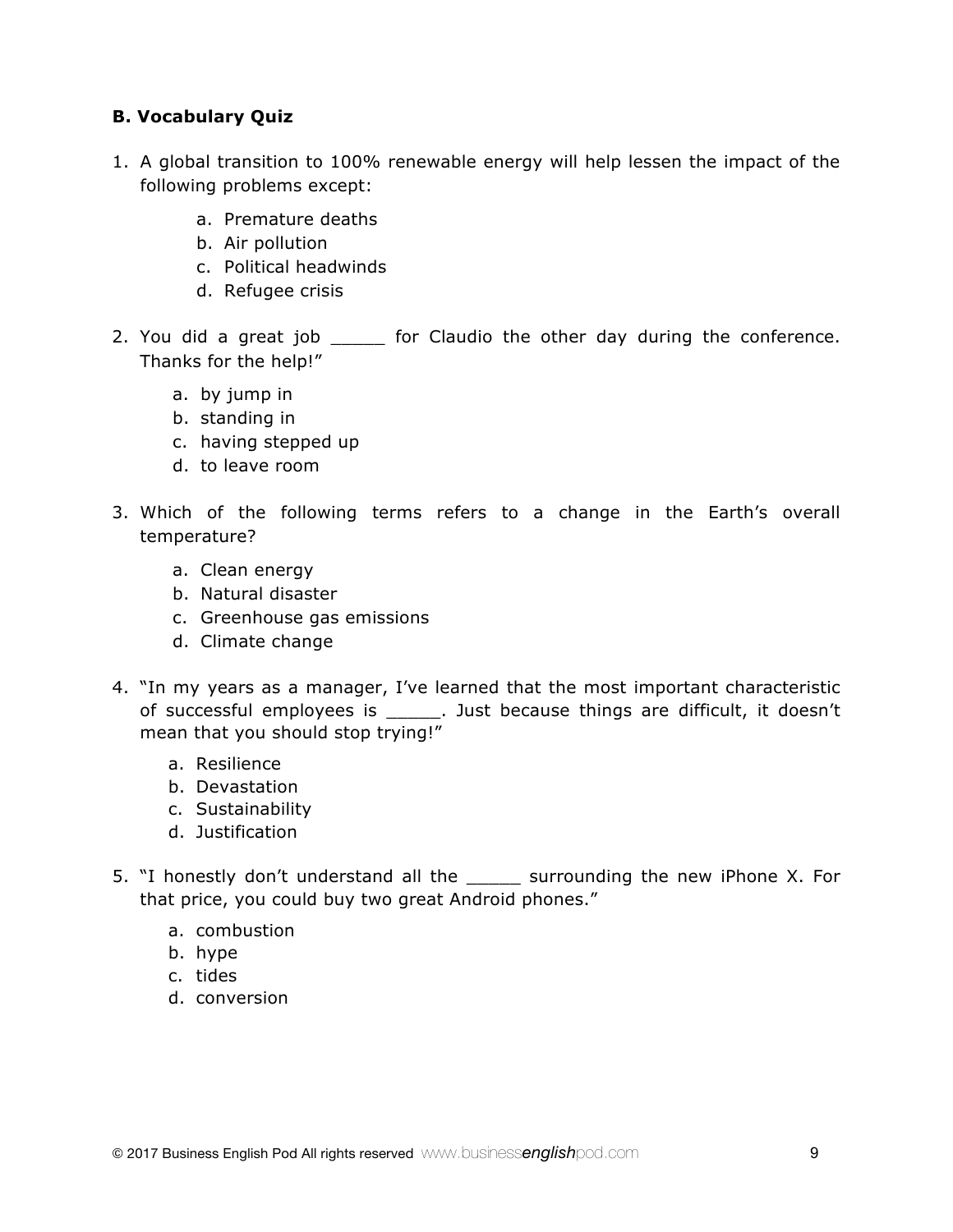- 6. "I hope that by \_\_\_\_\_ your concerns, we've also been able to demonstrate that the benefits of our clean water solution are \_\_\_\_\_\_. This technology will improve the lives of millions of people around the world."
	- a. justifying / devastating
	- b. heralding / booming
	- c. unfolding / replenished
	- d. addressing / undeniable
- 7. One of the most common \_\_\_\_\_ of a small business is trying to grow too quickly.
	- a. pitfalls
	- b. dependences
	- c. disputes
	- d. skeptics
- 8. "I think it's our responsibility to look for ways to use more \_\_\_\_\_ and do what we can to help the environment."
	- a. fossil fuels
	- b. disruptive technology
	- c. green energy
	- d. natural processes
- 9. Which of the following is an example of non-renewable energy?
	- a. biomass
	- b. fossil fuels
	- c. solar
	- d. wind
- 10. Compared to our technological abilities just 10 years ago, it's \_\_\_\_\_ that the entire energy sector is much more \_\_\_\_\_ today.
	- a. exhaustive / collective
	- b. disruptive / banned
	- c. distributed / parallel
	- d. evident / mature